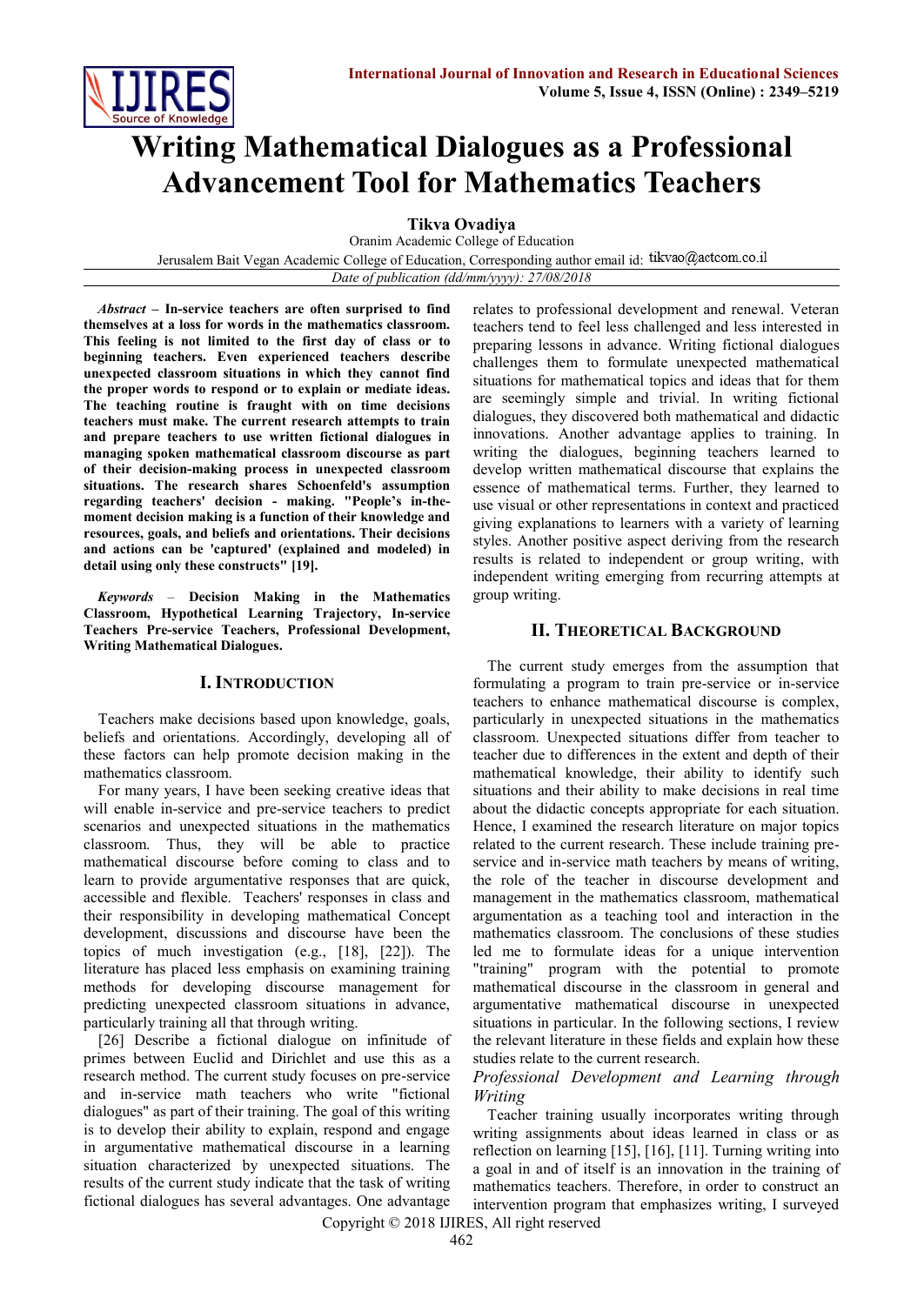

and studied research that examines the advantages of writing in teaching math and of pedagogy based on writing in general.

In the study by [3], the students learned by writing diaries on mathematical argumentation. The research indicates that the process of writing develops students' indepth thinking about mathematical concepts as well as underlining erroneous or other perceptions of concepts or phenomena. The writing process and the accompanying feedback prompted the students to write more precisely about mathematics, directed them to give arguments, explanations and reasoning in their writing and taught them to edit and rethink mathematical ideas. From this study among students, I decided to try to generalize the method for adults and to examine the results. Adults with a common professional interest often write together in a process that advances their shared understanding and learning in the field [12].

Griffin & Beatty [8] examined the attributes of shared writing among adults with a common professional interest. Their research pointed to several advantages, including professional and personal growth among the writers, a greater degree of creativity, the generation of new ideas and understandings, diversification in areas of specialization, increased documentation and output abilities, and shared knowledge. Shared writing generates a unified voice, increases feelings of satisfaction and pride in integrating the personal voice into the voice of the group and expresses respect for individual knowledge. Therefore, in this study the writing took place in pairs or in small groups as part of the process of developing skills in argumentative mathematical writing.

IMSCI model was proposed for supporting the writing process, with writing serving as a pedagogical tool for assimilating learning. In the IMSCI acronym, "I" stands for inquiry, "M" for modeling, "S" for shared writing, "C" for collaborative writing and "I" for independent writing. This scaffolding model was integrated into the intervention process in the current study [17].

#### *Spoken or Written Mathematical Discourse*

According to Sfard [20], discourse has four characteristics: vocabulary, visual mediators, unique routines and customary utterances. Classroom discourse comprises more than the words spoken. In keeping with the communicative approach, [21] analyzes the learning situation by means of what is said, done, heard and seen in the learning environment. The roots of this approach can be found in participationism theories, discursive psychology and sociocultural theories that conceptualize learning as the process of transforming the learner into a participant in a certain type of activity. In the communicative approach, thinking constitutes an individual's discourse with the self. Such a discourse can yield ideas that express the thinking of those participating in the discourse.

In contrast to those who talk, some people express themselves through writing and symbolic mathematical representations and have difficulty expressing their ideas verbally. Such individuals may eventually become teachers whose skills in developing and conducting mathematical discourse are not sufficiently developed. In most cases, this does not point to a lack of mathematical knowledge but rather to the difficulty teachers experience in translating this knowledge, which perhaps is represented in their minds through nonverbal symbols, into verbal tools. Mathematics teachers must generate significant discourse in their classrooms. Such discourse constitutes an organized and connected collection of all their students' and their own intellectual ideas. The job of the teacher is to conduct a discourse that reflects ideas and encourages participants to discuss these ideas, to endorse or refute them and to arrive at valid and agreed-upon mathematical rules that can be implemented in new situations that are similar or different [28]. How can we promote and cultivate teachers who have the awareness and skills to cultivate this type of classroom reality?

Wagganer [25] Proposed five strategies for supporting meaningful math talk in class. First, teachers must talk with their students and arrive at common insights regarding the importance of math talk in the classroom. Second, teachers are responsible for teaching their students to listen and respond appropriately to one another. Third, teachers must teach their students to write sentence stems to emphasize their responses. Fourth, teachers must teach and demonstrate the difference between explaining and justifying what someone else says. Finally, teachers must provide examples of all these actions in class. The current study implemented all of Wagganer's ideas with pre-service and in-service teachers in the general context of group mathematical discourse and the particular context of written mathematical discourse in unexpected situations in the mathematics classroom.

#### **III. RESEARCH METHOD AND INTERVENTION DESIGN**

The objective of the current study was to promote the development of spoken and written mathematical discourse among pre-service and in-service math teachers in the context of classroom scenarios they considered unexpected and complex. The training was directed toward developing argumentative mathematical discourse skills through writing, with emphasis on writing fictional dialogues. The research participants included undergraduate students taking a course that taught didactic and pedagogic skills for teaching math in elementary and junior high school and graduate students in mathematics education who teach math to all ages and at all levels, including at the tertiary level. The two groups together totaled 35 students, as half of them were teachers were in fact teachers.

The course comprised several stages. First, the students read the article by [26], [27], [28] about fictional dialogues in order to understand and define fictional dialogues in the context of their unique methodological role in the original article. Next, we adopted the skill of writing fictional dialogues as a tool for developing spoken and written mathematical discourse in lesson planning for unexpected situations in the math classroom. We embraced the following quote with the understanding that we as students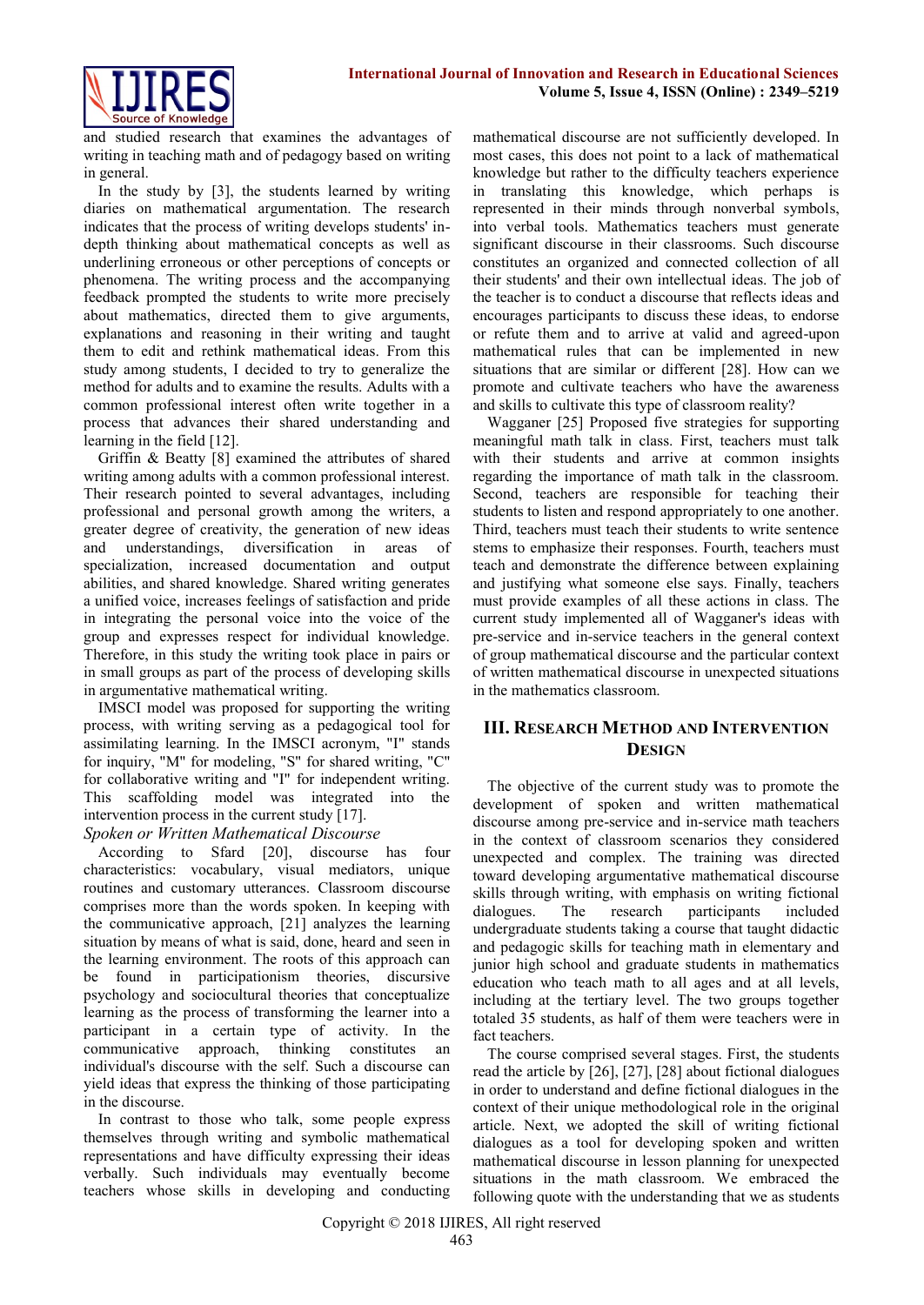

also seek interesting learning methods. "People are eager for stories. Not dissertations. Not lectures. Not informative essays for stories" (Haven, 2007, p. 8 on [26]).

Third, we defined and formulated conditions determining whether a potential fictional dialogue met the objective. In this stage, we read mathematical dialogues from various sources that resembled fictional mathematical dialogues and we reworked their mathematical discourse so it matched our definition of a fictional dialogue. Fourth, the students independently wrote fictional mathematical dialogues. In the fifth and final stage, the students showed their dialogues to their classmates. This generated an evaluative argumentative discussion and, if necessary, led to redesigning the dialogues. Throughout the course, we documented the sessions and their outcomes.

## **IV. DEFINITION OF "FICTIONAL DIALOGUE" IN THE CURRENT STUDY**

The definition of fictional dialogue emerged from agreement among all course participants and included the following characteristics. The dialogue must take place between two people with some sort of major gap between them. This gap may be rooted in culture, age, expertise, historical period (e.g., one speaker lives in contemporary times and the other lived 700 years ago), mathematical knowledge and more. One speaker is an expert in the field and should be able to bridge the gap through argumentative dialogue that leads the two speakers to understanding, definition and agreement on the mathematical topic they are discussing. The expert presents the mathematical explanation using formal intramathematical tools and extra-mathematical or other simple, practical and concrete examples and explanations. The non-expert participant's dialogue develops in unexpected directions, so that this participant can surprise the expert with questions or examples that seemingly contradict the mathematical concept under discussion or that present a challenge to the clear, simple and popular explanation. In the dialogue, the two participants express their perceptions of the mathematical topic being discussed, and each attempts to enrich the other's world through the mathematical knowledge at his or her disposal. Through the dialogue, the gap between the speakers becomes smaller in that all the relevant mathematical nuances in the field find expression in the dialogue.

#### **V. FINDINGS**

The findings from each stage in the course intervention process were analyzed. Typical categories were found for each stage. Moreover, some categories recurred in all the stages. Figure 1 depicts the findings, including the categories that recurred in all the stages, by means of a linear or a cyclical model.

In this paper, I describe two mathematical events representing two stages of the intervention period. Because the research focuses on the final product writing — I give two examples of writing and discuss the processes involved in creating them. The two examples, shows that writing fictional mathematical dialogues are training and professional advancement tool for pre-service and in-service math teachers.

The first finding refers to the third stage of the intervention period, in which we redesigned a dialogue and rewrote it as a group fictional dialogue. At this stage, each student individually redesigned the dialogue by writing a new dialogue based on the existing dialogue and thus creating a new personal product that conformed to the required conditions. In the next stage in the joint group work, the students showed their dialogues to their classmates for evaluation, leading to writing an agreedupon group product. The dialogue is the unified product after the group discussed their differences and went through the entire learning process.

The second finding is presented in the form of an essay written by a student teacher pursuing a master's degree in math education. His essay is the result of independent writing for the course's final assignment.

| <b>Independent writing process</b>      |                                        |                                                                                                                                               |                                | <b>Team writing process</b>      |                         |                                                                                                                                                          |            |
|-----------------------------------------|----------------------------------------|-----------------------------------------------------------------------------------------------------------------------------------------------|--------------------------------|----------------------------------|-------------------------|----------------------------------------------------------------------------------------------------------------------------------------------------------|------------|
| <b>Progression</b>                      |                                        |                                                                                                                                               |                                | <b>Progression</b>               |                         |                                                                                                                                                          |            |
| <b>Situation</b>                        | <b>Trigger</b>                         | <b>Outcome and activities</b>                                                                                                                 |                                | <b>Situation</b>                 | <b>Trigger</b>          | <b>Outcome and activities</b>                                                                                                                            | Spok       |
| Individual<br>research                  | Learning                               | Expanding and deepening<br>personal knowledge of<br>mathematics content                                                                       | Spoken<br>puv<br>Written       | Individual and<br>group research | Learning                | Renewed expansion and<br>deepening of individual and<br>group mathematical knowledge<br>content via evidence, data,<br>justifications and authorizations | Wr.        |
| Individual<br>re-learning               | Knowled<br>ge<br>Completi<br><i>on</i> | Challenge<br>& innovation:<br>Demonstration of ideas<br>as a result expanding and<br>deepening personal<br>didactic mathematical<br>knowledge | $4r$ gumentative<br>Discourses | Team<br>Agreement                | Knowledge<br>Completion | Backup, support and<br>demonstration of old and new<br>individual and group<br>mathematical ideas                                                        | rgumentati |
| Regression                              |                                        |                                                                                                                                               | Regression                     |                                  |                         |                                                                                                                                                          |            |
| <b>Sharing</b><br>ideas and<br>feedback | Misunder<br>standing                   | Accuracy<br>individual learning                                                                                                               |                                | Disagreement                     | Misunderstan<br>ding    | Demo of contradictory<br>mathematical ideas                                                                                                              |            |

Table I: Independent vs. Group Writing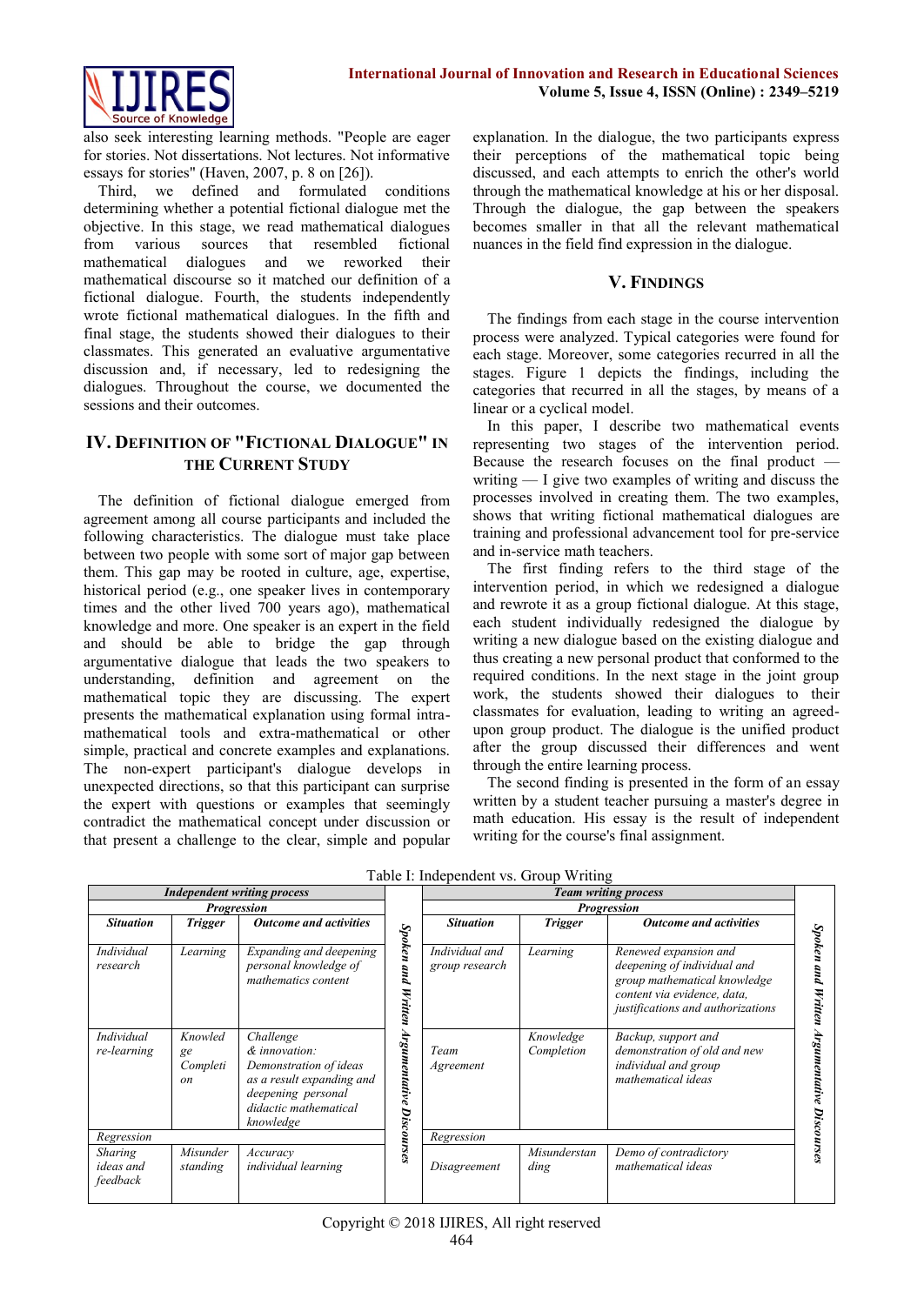

#### **International Journal of Innovation and Research in Educational Sciences Volume 5, Issue 4, ISSN (Online) : 2349–5219**

| Progression         |                   |                                         | Progression                   |                                   |                     |  |
|---------------------|-------------------|-----------------------------------------|-------------------------------|-----------------------------------|---------------------|--|
| Writing             | Clarificat<br>ion | Creating an integrated<br>personal idea | Sharing ideas<br>and feedback | Misunderstan<br>ding              | Restructuring ideas |  |
| Independent writing |                   |                                         |                               |                                   |                     |  |
|                     |                   | Co-writing                              | Clarification                 | Creating an integrated group idea |                     |  |

These two outcomes point to development of the participants' mathematical and didactic knowledge, development of written mathematical discourse, develop- -ment of an argumentative process while conducting the dialogue and experience in predicting and managing unexpected mathematical situations at an advanced stage of preparing a dialogue to use in a mathematics lesson.

*Group design of a given Dialogue and its Transformation into a Fictional Dialogue*

The given dialogue is from an Abbott and Costello movie titled *Buck Privates*:

- Abbott: You're 40 years old, and you're in love with a little girl, say 10 years old. You're four times as old as that girl. You couldn't marry that girl, could you?
- Costello: No.
- Abbott: So you wait 5 years. Now the little girl is 15, and you're 45. You're only three times as old as that girl. So you wait 15 years more. Now the little girl is 30, and you're 60. You're only twice as old as that little girl.

Costello: She's catching up?

- Abbott: Here's the question. How long do you have to wait before you and that little girl are the same age?
- Costello: What kind of question is that? That's ridiculous. If I keep waiting for that girl, she'll pass me up. She'll wind up older than I am. Then she'll have to wait for me!

In order to determine whether this qualifies as a fictional dialogue, we mapped it to see whether it fulfills the conditions for fictional dialogues formulated in the second stage of the course.

| Table II. Mapping conditions for qualifying as a fictional |  |  |
|------------------------------------------------------------|--|--|
| dialogue                                                   |  |  |

|                  | Condition<br>Fulfills                                             |                         |    |
|------------------|-------------------------------------------------------------------|-------------------------|----|
|                  |                                                                   | Yes                     | No |
| 1.               | Dialogue takes place between                                      |                         |    |
|                  | two people with some sort of<br>major gap between them.           |                         |    |
| 2.               | One of the speakers, an expert in                                 |                         | X  |
|                  | the field, should be able to<br>bridge the gap.                   |                         |    |
| 3.               | The expert provides the                                           |                         | X  |
|                  | mathematical explanation using<br>formal intra-mathematical tools |                         |    |
|                  | and extra-mathematical or other                                   |                         |    |
|                  | simple, practical and concrete                                    |                         |    |
| $\overline{4}$ . | examples and explanations.<br>The non-expert participant's        | "If I keep waiting for  |    |
|                  | dialogue develops in unexpected                                   | that girl, she'll pass  |    |
|                  | directions, as does that of the                                   | me up. She'll wind up   |    |
|                  | expert.                                                           | older than I am. Then   |    |
|                  |                                                                   | she'll have to wait for |    |

|    | Condition                                                                                                                                                                  | Fulfills   |    |
|----|----------------------------------------------------------------------------------------------------------------------------------------------------------------------------|------------|----|
|    |                                                                                                                                                                            | <b>Yes</b> | No |
|    |                                                                                                                                                                            | $me!$ "    |    |
| 5. | The two participants express their<br>perceptions of the mathematical<br>topic as they develop during the<br>dialogue.                                                     |            | Х  |
| 6. | Through the dialogue, the gap<br>between the speakers becomes<br>smaller in that all the relevant<br>mathematical nuances in the field<br>find expression in the dialogue. |            | Х  |

The mapping results indicate that the dialogue does not meet the conditions to qualify as a fictional dialogue. Hence, we redesigned the dialogue to fulfill the necessary conditions. Each course participant individually designed and wrote a fictional dialogue. In the next stage, the students as a group combined these individual dialogues into a fictional group dialogue. The group dialogue features an expert "player" called Achilles, provides intra and extra - mathematical explanations, stresses the perceptions of each of the speakers so that it is clear who represents the erroneous perception and who represents the appropriate perception and stresses the unexpected situation. Using the ideas from the individual dialogues, the group wrote an argumentative fictional dialogue that gap the discrepancy between the speakers to the point of generating an unexpected situation in which the speakers "reverse" their roles, so that the rookie, Costello, triumphs over the expert, Achilles.

*The Age Difference Problem: Achilles the Mathematician vs. Costello the Comedian.*

Achilles: You're 40 years old, and you're in love with a little girl, say 10 years old. You're four times as old as that girl. You couldn't marry that girl, could you?

Costello: No.

Achilles: So you wait 5 years. Now the little girl is 15, and you're 45. You're only three times as old as that girl. So you wait 15 years more. Now the little girl is 30, and you're 60. You're only twice as old as that little girl.

Costello: She's catching up?

- Achilles: Here's the question. How long do you have to wait before you and that little girl are the same age?
- Costello: What kind of question is that? That's ridiculous. If I keep waiting for that girl, she'll pass me up. She'll wind up older than I am. Then she'll have to wait for me!
- Achilles: Hold on. Let's explain this again. Are you ready?

Costello: Yes. I don't want to lose the girl.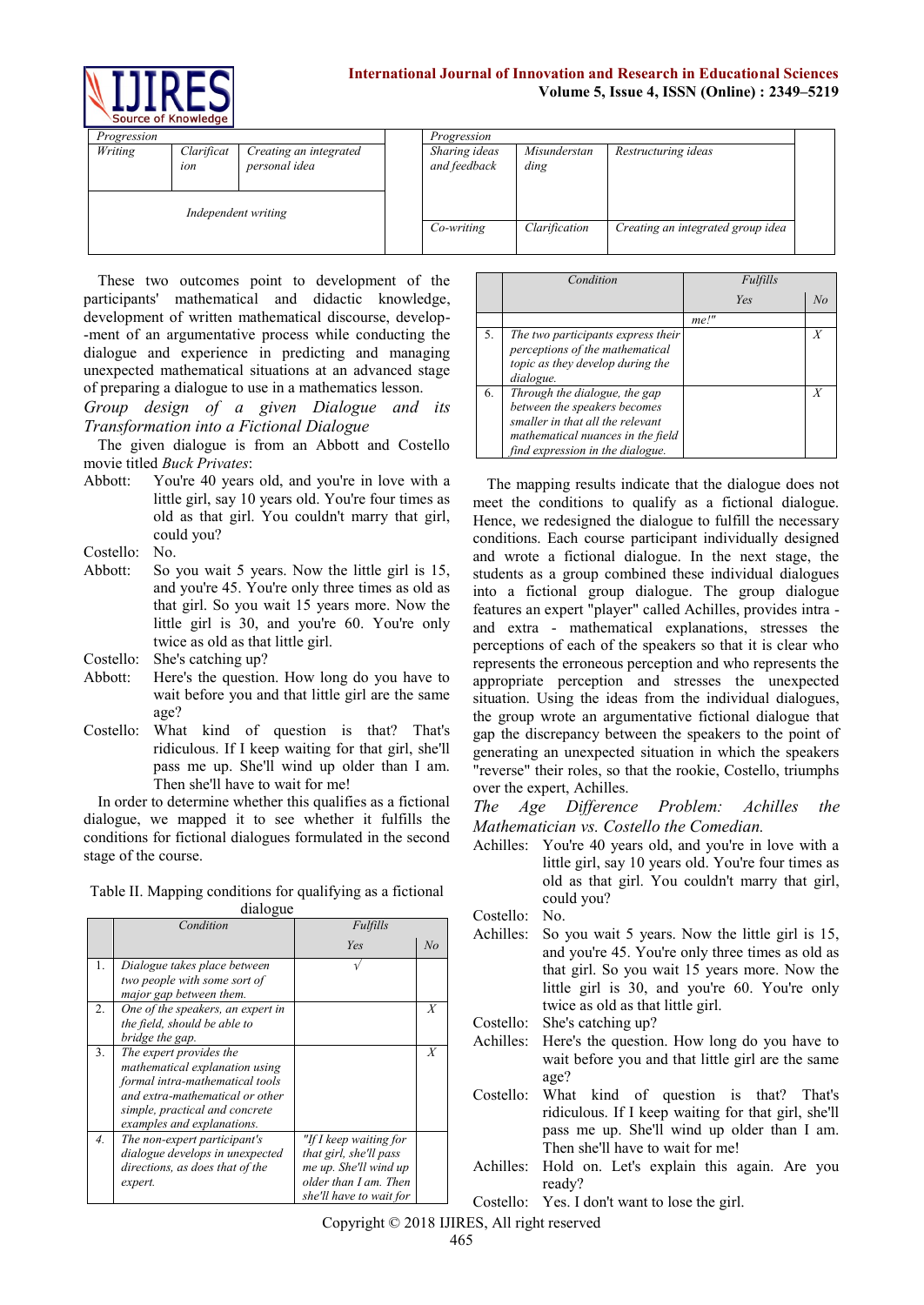

- Achilles: I, Achilles, run at a speed of 10 meters per second. My friend the turtle runs 1 meter per second. I decide to give the turtle a head start of 100 meters at the beginning of the race.
- Costello: Wait a minute. This is a fable, right? So I want to convert it to apply to me. I gave the girl a forty-year head start. Wow, that's a lot. I am four times older than she is! And you run ten times faster than the turtle. Great, I get it.
- Achilles: So let's go back to the girl. You are 40 years old and the girl is 10 years old.
- Costello: I think I am four times older than she is. Let's create a situation in which I'm ten years old and she's one year old, and then I'll have an easier time understanding. Like with the turtle . . .
- Achilles: Unnecessary. We'll stay with two stories with different ratios and we'll still create a situation where you can understand the problem.
- Costello: I understand part of it. When I am 45, she'll be 15 and then I'll be three times older than she is.
- Achilles: Good. So I let the turtle run 100 meters ahead of me. How much time does it take the turtle to run 100 meters?
- Costello: 100 meters 100 seconds. So let's assume the girl is one year old and I'm 100 years old . . .
- Achilles: Not necessary. After 100 meters, or 100 seconds, I begin running.
- Costello: That's complicated. You'll run 100 meters in 10 seconds and catch up with the turtle.
- Achilles: Yes, but while I'm running 100 meters the turtle is continuing to run . . . so I can't catch up with him.
- Costello: Wow, that's really complicated. The turtle doesn't stop and I also am getting older and so is the girl . . . what's the outcome?
- Achilles: It's not so complicated . . . Let's continue with the girl. When you are 60, the girl will be 30, so you'll be twice her age. From there on, the ratio between your ages is not a whole number. For example, when you are 80 and she is 50, the ratio between your ages will be 50:80, or five eights.
- Costello: Hold on a minute. I need to calculate these ratios myself. It's easier for me to understand the ratio when I'm 90 and she's 60 because then I'll be less than twice her age. My age divided by her age is one and a half, so the ratio between us is less than one and a half. When I'm 120 and she's 90, the ratio between us will be 3:4. Her age will be three-fourths of my age. So I'll probably die before I'm able to marry the girl I love.
- Achilles: Yup, it seems that you won't get married. But she's not going to pass you up like you originally claimed.
- Costello: She won't pass me up only because I'll be dead. If I live to 150, she will pass me up.
- Achilles: And how is that?
- Costello: When I'm 150 she'll be . . . 120. Oh no. Now she'll die. She'll be dead!
- Achilles: She won't die. She'll continue living. But she'll never pass you up.
- Costello: So by this calculation she'll be . . . ah . . . If 150 is five times 30 years, 120 is four times 30 years. So her age is four-fifths of my age . . . she'll be four-fifths of my age!
- Achilles: Do you get it now? She will never pass you up. As you get older, the ratio between your ages gets smaller but does not disappear.
- Costello: So let's assume I'm 240 years old. How old will she be??? She will always be 30 years younger than me, so she'll be 210 years old. So her age will be seven-eighths of my age. It appears we are slowly advancing to the point where we're the same age.
- Achilles: No. That's not right. Let's go back to my turtle.
- Costello: I'm not going back to your turtle because I've discovered the problem and also the solution. The girl and I will never get married because there will always be a fixed difference of 30 years in our ages. But there is not a fixed difference of 100 meters between you and the turtle because around 12 seconds after the beginning of the race you will already catch up with the turtle. In ten seconds you run 100 meters and in another two seconds you run another ten meters, so the race is over because the turtle continues to trail behind you.
- Achilles: Does that mean that the age difference problem is not representative of infinity.
- Costello: Now we've switched roles. I'm the mathematician. What are you? The concept of infinity can be represented if the beautiful girl and I live forever and do not die. The ratio of our thirty-year age discrepancy changes. From a situation in which I'm four times her age and then three times her age, we get to a situation where the ratio is 7:8, and we can go on to 8:9 and even further. While the difference in our ages is still thirty years, with time the relative difference in our ages gets smaller. In contrast, when you race against the turtle, a quick calculation tells me that you'll overtake your opponent after 12 seconds. The 100-meter difference between you is not fixed because you "grow at different rates." That is, you each run at a different speed and you are ten times faster than the turtle.
- Achilles: So the example I gave you to explain the girl's age is not suitable.
- Costello: I love the girl so much that I managed to solve the problem. Your example is not suitable because you and the turtle run at different rates. If the girl was described as getting older at a different rate, if each year she became five years older . . . then I think we could get married.
- Achilles: Wow, you've really discovered the difference between the problems. They are not at all similar.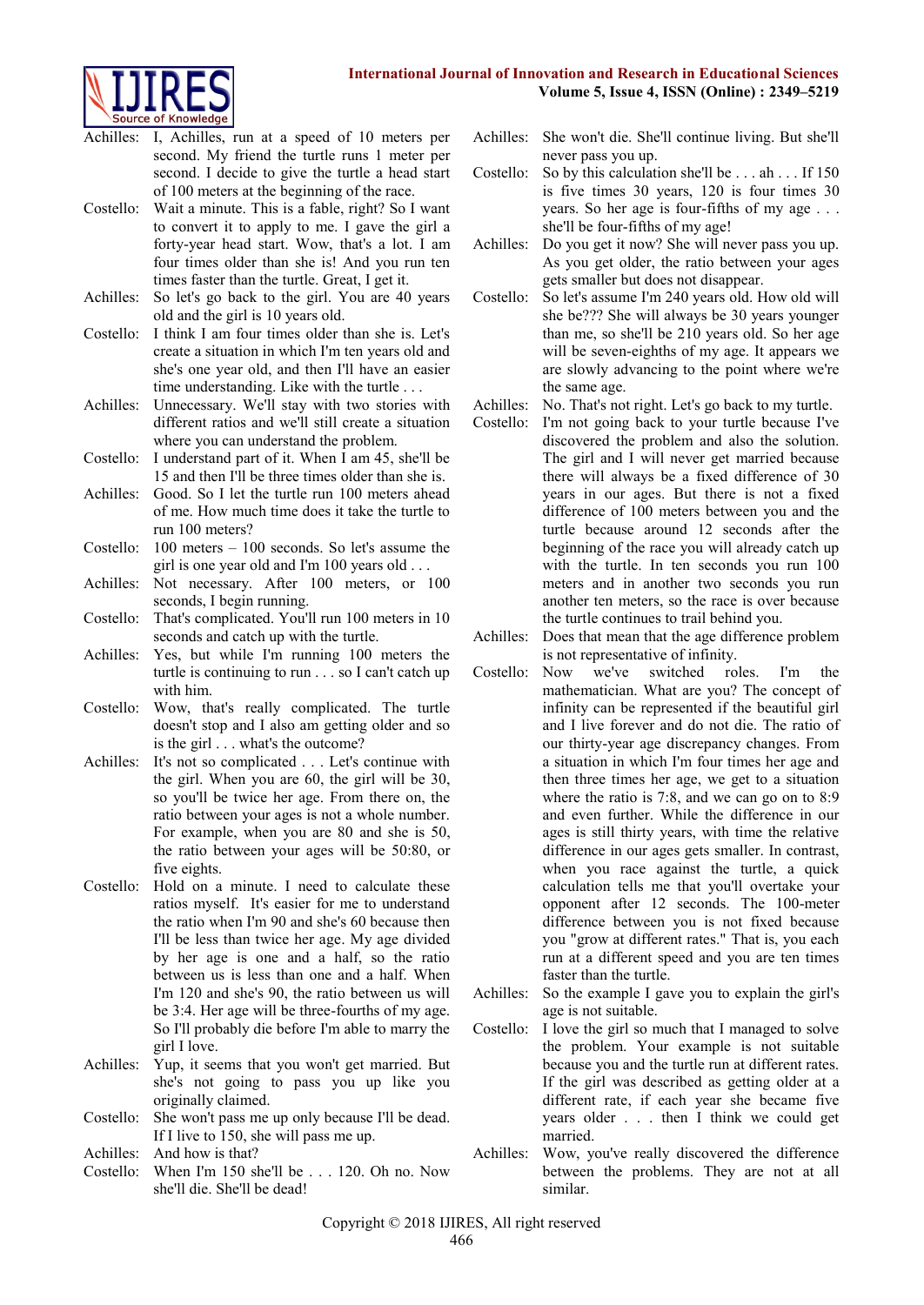

- Costello: Nevertheless, tell me what we can learn from the turtle example?
- Achilles: Maybe to calculate equations of position as a function of time.
- Costello: That's really complicated. The turtle helped me understand the decreasing ratio in the difference between the girl's age and mine. The concept of speed is the ratio between distance and time, and when I understood this as a ratio, I understood the age difference problem.
- Achilles: Unbelievable. You solved both the age difference problem and Zeno's Dichotomy Paradox, and you also determined what is similar and what is different in these two problems.
- Costello: Despite everything, maybe you can still introduce me to the girl.

*Dialogue analysis "Age Difference Problem"*

In the above dialogue, the students completed all the conditions that were missing from the original given dialogue. They created two fictional characters and delineated a significant historical and mathematical gap between them. They defined an expert speaker who led the dialogue. They formulated intra - mathematical explanations (e.g., speed as the ratio between distance time) and extra - mathematical explanations (e.g., representing the concept of infinity by means of the girl and Costello, who grow forever and never die) for the age problem and for the paradox of Achilles and the tortoise. Furthermore, they created two unexpected situations in the dialogue. One was the comparison between the age problem and the Achilles paradox. The other was that Costello understood the difference between the problems and claimed that the turtle problem differs from the age problem ("Now we've switched roles. I'm the mathematician. What are you?"). They created a specific explanation for the problem and its concepts and accurately differentiated between the two problems.

Using the dialogue, they understood that the age problem demonstrates Costello's misconception about the age gap, as he thought the gap would decrease over time.

In contrast, the turtle paradox shows that the gap between the turtle and Achilles is not fixed and that the distance decreases with time. Using numbers, the students demonstrated the two situations, showing that the gap in the age problem remains constant while the distance between the turtle and Achilles continues to diminish. At this stage, they reduced the gap between the speakers' dialogue.

During the group formulation, the students explored ide- -as and mathematical explanations. They designed and formulated the dialogue as a group exercise, so that in cases of disagreement they stopped and sought a consensus in the group.

Based upon my documentation and the students' testimony, the group writing experience enabled them to observe the situation in a variety of ways. It gave them the opportunity to understand the perceptions of both Costello and Achilles from various perspectives.

In the students' opinion, the group exercise in class was a safer place to express themselves and create ideas than in the classroom with students. They claimed that the experience they gained in reshaping dialogues and making them fictional promoted their sense of expertise in managing mathematical discourse.

#### *Individual Design and Formulation of Fictional Dialogues*

The second finding refers to the advantages deriving from independent individual experience in writing a fictional dialogue. The following fictional dialogue was written by a master's degree student. The dialogue deals with an ostensibly trivial topic that all high school math teachers must deal with: how to transform an ellipse into a circle. In the dialogue, the astrophysicist Johannes Kepler (1600) talks with a fictional character named GeoGebry who plays the role of the man who programmed the GeoGebra software package (2016). The student was faced with the challenge of finding an unexpected situation in teaching simple and trivial math. He then had to write a dialogue conveying new mathematical and didactic ideas for this situation.

#### **VI. FROM ELLIPSE TO CIRCLE**

- Kepler: Hi, GeoGebry. I've been told that while I've been resting in the world to come, you've been developing a new computing tool to represent mathematical relations between shapes and bodies on planes and in space. I must confess this would have helped me formulate my laws several years earlier.
- GeoGebry:Yes, the GeoGebra software tool helps in making generalizations.
- Kepler: My friend Brahe spent twenty years sketching the relations between the planets. When I got my hands on his sketches, I formulated the first law of planetary motion.
- GeoGebry:Yes, we are promoting a software package aimed at representing all mathematical relations between functions, objects or other mathematical relations and graphs. I dare you to challenge me with a new development idea.
- Kepler: In my time, I introduced the innovative idea of the movement of the planets around the Earth.
- GeoGebry:To the best of my recollection, you formulated several orbits of planets revolving around the Earth and the sun. Give me the figures and I will prepare software that represents the objects given their size, the distance between them, angles, etc.
- Kepler: I will be precise. Let's begin with the formulation of my first law: *The orbit of every planet is an ellipse with the Sun at one of the two foci.*
- GeoGebry:I'll show you a drawing that provides a graphic demonstration of the law. See if it represents the law as you formulated it. Here is the  $drawing<sup>1</sup>$ :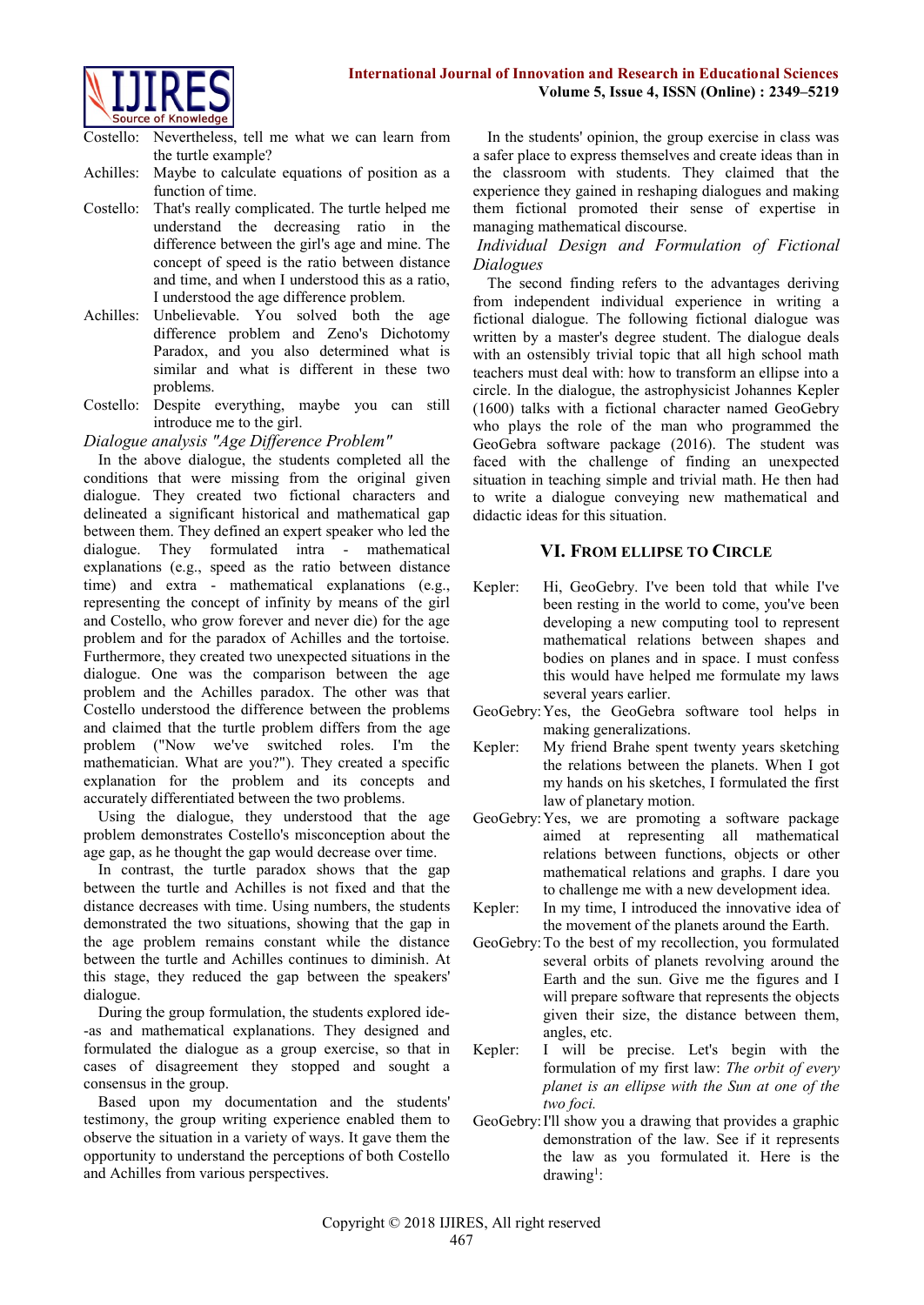

- Kepler: Back then, I also made similar sketches. I think my notebooks went to Newton.
- GeoGebry:It's not the same sketch. This is a single screen shot. In my software, I can move all the points: the sun, the planets, the second focal point. I can change the size of the primary and secondary axes, and as I move them I can see the path and can calculate whatever you want – the angles, the sides of the triangles, the distance from . . .
- Kepler: I'm not sure you understand the precise innovations I made in this field.
- GeoGebry:I focus on technology that can dynamically represent the relations.
- Kepler: The change you've introduced focuses mainly on the transition from the old geocentric model to the heliocentric model that began to take hold. The geocentric model claimed that Earth is the center of the universe and that the Sun and the planets revolve around it. This model was undermined by my work and that of Galileo Galilei, who worked at the same time in Italy. According to the heliocentric model, the Sun is at the center of the universe, with Earth and the other planets revolving around it.
- GeoGebry:In other words, until you formulated your law, the planets moved along a circular orbit.
- Kepler: Right. My innovation was my claim that planetary motion is elliptical. And by the way, a circle is a special case of an ellipse.
- GeoGebry:That's interesting. I thought an ellipse was a special case of a circle. Just a minute. What difference does it make which is the special case and which is the general rule?
- Kepler: Okay, here's your first challenge. Use your tools to determine which is a special case of the other.
- GeoGebry:Both an ellipse and a circle are conic sections that I can represent using different graphical

GeoGebry:Both an ellipse and a circle are conic sections that I can represent using different graphical

 $means<sup>1</sup>$ :

**Volume 5, Issue 4, ISSN (Online) : 2349–5219**





This picture also shows hyperbolas and parabolas…

- Kepler: Conic sections do not necessarily explain the relations between the shapes as general and special cases. Think about the special case. Let's continue
- GeoGebry:But I can dynamically draw a circle and change its shape to an ellipse. Here is a circle where  $x^2$  $+ v^2 = 25.$



Now I'll stretch it along the X-axis to two times its size. For every point  $(x,y)$  on the circle there is a new corresponding point  $(2x,y)$ . Here is the resulting ellipse:



**<sup>.</sup>** Source: en.wikipedia.org, CC BY-SA 3.0, https:// commons. wikimedia.org/w/index.php?curid=4210181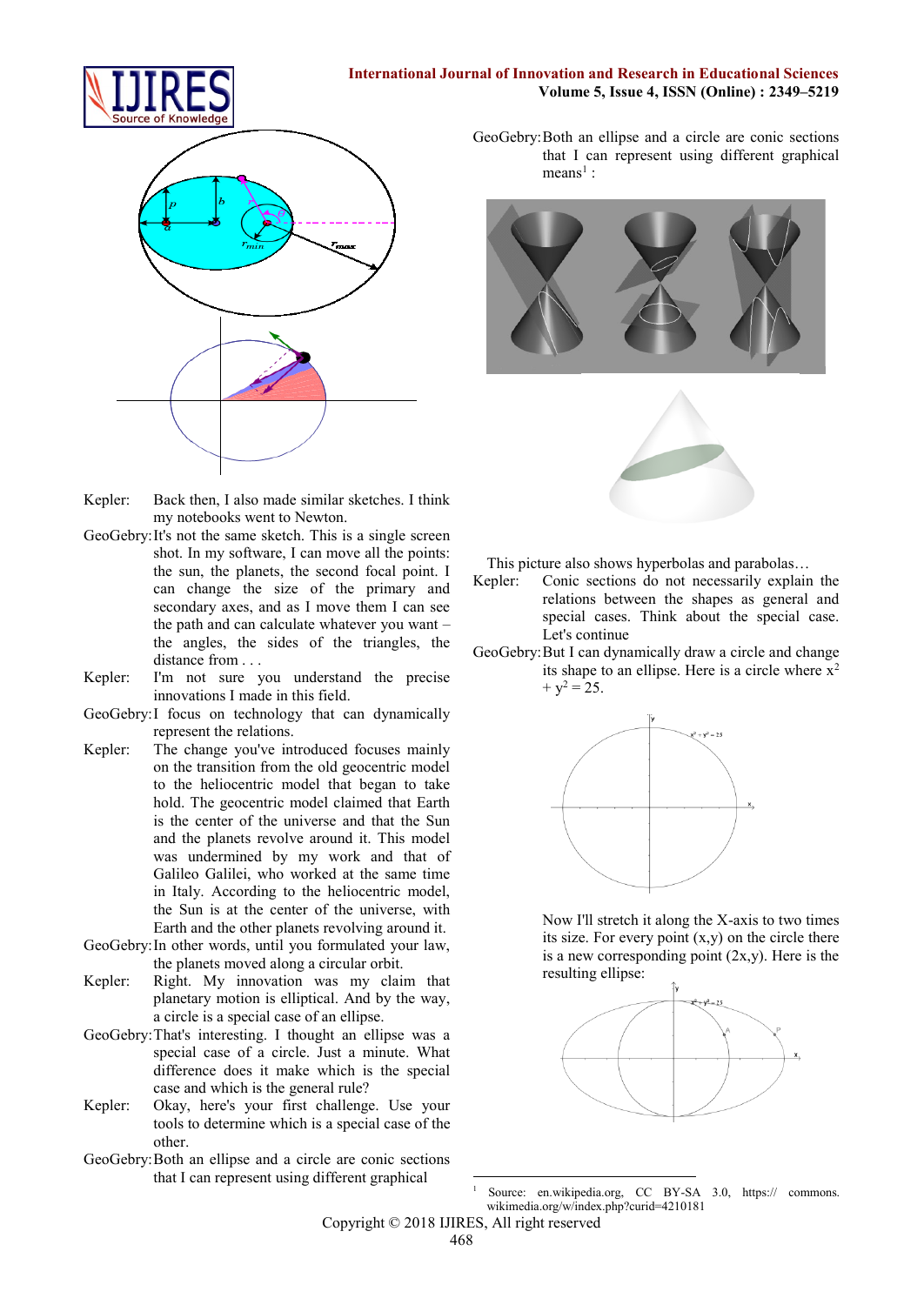



And here is the equation representing the ellipse:  $\sqrt{2}$   $\sqrt{2}$ 

$$
\frac{x^2}{100} + \frac{y^2}{25} = 1
$$

- Kepler: Okay, you're getting close. If you understand that an ellipse and a circle describe the orbits of the planets, you can more easily understand the nature of the relations between the shapes. The extent of the ellipse's "flatness" is called eccentricity. In your drawings, the circle turns into an ellipse. In my sketches as well, the ellipses become more and more eccentric from left to right. A circle is considered a special case of an ellipse with zero eccentricity. As the ellipses become flatter, their eccentricity approaches the value of 1. Therefore, the eccentricity of any ellipse ranges from 0 to 1.
- GeoGebry:I still don't understand why the circle is a special case.
- Kepler: As I said at the outset, what we know about ellipses we learned from planetary movement. The movement of the planets is elliptical, but the eccentricity<sup>2</sup> of the orbits is so small for most planets that at first the orbits appear to be circular. For most of the planets, we need to measure the geometry precisely in order to determine that they are not moving along circular orbits but rather elliptical orbits with very small eccentricity. This is something that could have been noticed using GeoGebra because the software depicts reality at a high level of precision. Moreover, in addition to the sketches, the software provides numerical data to represent the situation. These numbers would help show that the shape approaches a circle.
- GeoGebry:I'm beginning to understand where you're going.
- Kepler: Pluto and Mercury are exceptions. Their orbits around the Sun are very eccentric, and the graphs describing them clearly show their noncircular motion.
- GeoGebry:According to your first law, Kepler, the Earth rotates around the Sun along an elliptical orbit. The Earth's orbit is almost circular. For you to arrive at the conclusion you claim our software could have easily depicted, you and Newton needed to use additional laws of gravity.
- Kepler: The Earth's eccentricity is only 0.0167!! Pluto, for example, has an orbit that is not at all circular, with eccentricity of 0.2488. Also note that the Sun is not exactly at the center of the elliptical orbits of the planets revolving around it.
- GeoGebry:An ellipse has a point that is a bit far from the center of the ellipse, known as the focus. The Sun is located at the focus of the ellipse. I

showed this in my first sketch of the sample orbit.

- Kepler: Because the Sun is at a focal point and not at the center of the ellipse, each planet moves closer to and further away from the sun during each revolution. Because most of the movements are elliptical, circular orbits are the exceptions. Hence, a circle is a special case of an ellipse.
- GeoGebry:That's amazing! I've really broadened my understanding of the relations between a circle and an ellipse. Now I will explain to my students the relationship between the general equations for ellipses and circles and I may also construct the relationship to the equation for hyperbolas.

#### *Dialogue Analysis "From Circle to Ellipse"*

The writer is a high school math teacher who decided to write a trivial mathematical exercise, believing and hoping the writing would lead him to a mathematical or didactic innovation. At first, he wrote a trivial dialogue without a gap between the two speakers and was therefore not satisfied with the results. Then he decided to read various sources discussing the relations between a circle and an ellipse to enrich his knowledge and thus produce an unexpected situation. While reading about Kepler's laws of planetary motion, the statement that "a circle is a special case of an ellipse" took him by surprise. He felt challenged to figure out this relationship and to find ways to explain and represent it.

He realized that up to then he had understood the statement backwards: "An ellipse is a special case of a circle." Using Kepler's laws of planetary motion, he was able to formulate intra - mathematical explanations for the relationship between an ellipse and a circle. According to the teacher and as we can see from the dialogue, the dialogue moves from abstract reality to a reality that can be represented using a sketch or a mathematical explanation, thus highlighting the gap between the two speakers. Kepler refers to an intra - mathematical explanation that describes reality that is far away and must be imagined — planetary movement. GeoGebry tries to use drawings to represent and understand reality. Kepler's mathematical advantage over GeoGebry is clear, and despite the time difference between them, the expert Kepler narrowed the mathematical gap.

The teacher's goal was to show that using software without understanding concepts and critical features of and relationships between mathematical shapes would not necessarily produce learning or meaningful mathematical representation. The student wrote a dialogue that explains the relationship between the equation of a circle and the equation of an ellipse. He then connected this explanation to the movement of the planets and their positioning along the main and secondary foci.

Writing an independent fictional dialogue is a complex task. The interaction is with mathematical content that the writer must learn independently rather than with other learners who can contribute their knowledge, explanations and illustrations. After their group experience and based

**<sup>.</sup>** 2 Eccentricity is an estimation of the flatness of a conic section, usually signified by the letter e. Eccentricity is dependent upon the type of conic section. The flatter the object, the larger its eccentricity.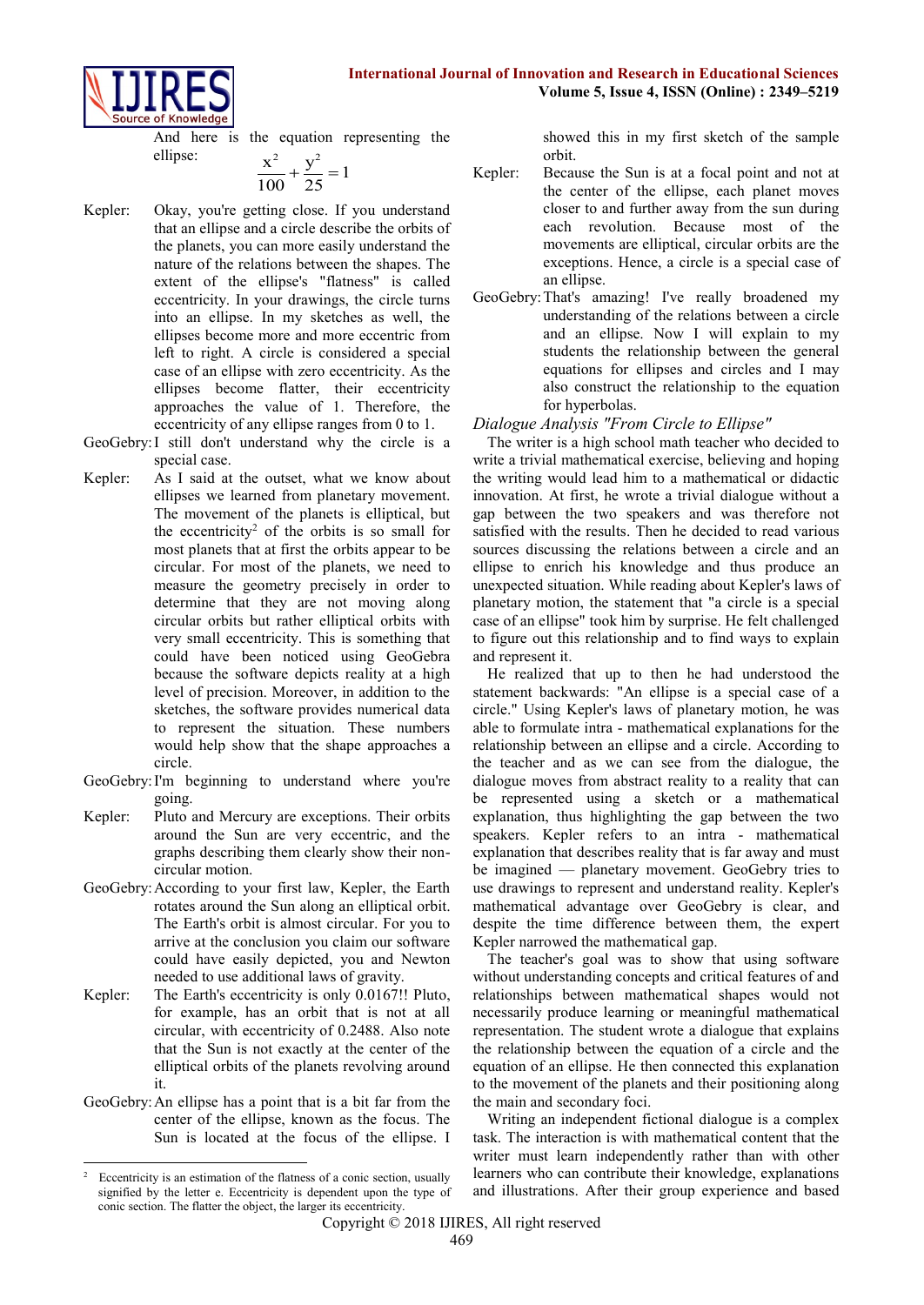

on examples of successful fictional dialogues, the students acquired the tools to produce the five necessary conditions for a fictional dialogue. Determining these five conditions enabled them to examine themselves at any stage of the writing to determine whether they did indeed meet the conditions.

#### **VII. SUMMARY OF FINDINGS**

In summarizing the section on findings, I quote from one student's reflections in the final assignment. "To write a mathematical dialogue is to contradict mathematics. Math is writing that is symbolic, concise and subjective. Writing a dialogue is totally contrary to everything I ever thought about mathematical writing. The dialogue included the participants' subjectivity, not my own. It included the efficiency of the explanation that the speaker required and not necessarily mathematical conciseness as I perceive it. It contained many words and sentences, because there is no other way to bridge the gap between the speakers. It exhausted me as the writer, but it also made the challenge of teaching accessible to me. I was forced to think of a variety of possible scenarios and to manage these as a teacher. I benefited by learning new math and acquiring new tools presented by the group. I became familiar with a tool for developing my skills as a teacher" (Yoav, 2016).

#### **VIII. DISCUSSION AND CONCLUSIONS**

The quotation at the end of the findings section describes the tension between writing and math. Even after Yoav began believing in writing, he had to generate writing that differed from his beliefs and organize his own thoughts and ideas in accordance with the situation. The writing led him to define new scenarios in the mathematics classroom and to find didactic solutions to manage these scenarios. To date no studies have considered writing in math education as a tool for professional training and development. The current study is a pioneer in this field. The research was inspired by studies that examined student writing in math classrooms [3] and writing-based pedagogies [11]. The study implemented Read's [17] method using the IMSCI model. Implementing this model one step at a time was found to be effective and to validate the results of studies claiming that only theories that are practically applied in the training process can be properly implemented in the field [1], [4] [6]. That is, it would have been more effective to teach the theory of fictional dialogue in the course and then to practice it step by step (IMSCI) through actual writing.

In the following paragraphs, I list the six (rules) conditions for the determining whether a dialogue qualifies for use as a tool and their advantages as conditions for developing teaching skills, as evidenced in the two intervention groups.

*The Dialogue takes Place between two people with some Sort of Gap between them.*

The advantage of this condition is that it prepares students for mathematical discourse with all types of interlocutors, ranging from stimulating individuals with more math expertise than the student writing the dialogue to novice with scant knowledge of math. This gap is the first opportunity for learning because it is likely to generate situations of intellectual or emotional imbalance [9]. In the age difference problem, the discrepancy between the comedian and Achilles is clear and well defined, with Achilles serving as the mathematical expert. In the example of converting a circle to an ellipse, there appear to be two experts — the math expert Johannes Kepler and the software expert GeoGebry. During the course of the dialogue, the gap widens to Kepler's advantage.

*One of the speakers, an expert in the field, should be able to bridge the gap.* This condition obligates the writer to define the expert and to write the dialogue based upon the expert's personality. To be competent writers, students must know and read and study the relevant literature (Shulman, 1987). While preparing to write, students develop mathematical as well as didactic expertise in the field. [2] Speaks of three different modalities: one-to-one interaction, peer, and computer/ penpaper - based scaffolding.

At the beginning of the dialogue, the discrepancy between Achilles and Costello widens precisely because of Achilles' example, though it later diminishes. The gap between Kepler and GeoGebry becomes smaller only toward the end of the dialogue when the intramathematical explanations clarify that the circle is a special case of an ellipse.

*The expert provides the mathematical explanation using formal intra-mathematical tools and extra-mathematical or other simple, practical and concrete examples and explanations.* This condition obligates the writer to think like an expert and to formulate intra- and extramathematical ideas in order to convey his or her ideas, like the case of problem posing [13]. Kepler directs the dialogue toward an explanation of planetary motion that seems to be extra-mathematical. Yet in essence, it explains the intra-mathematical notion of elliptical versus circular motion as well as the relations between the shapes and the degree of flatness.

*The non-expert participant's dialogue develops in unexpected directions.* To fulfill this condition, the writer of the dialogue must think of an unexpected scenario at each stage of the writing. This condition can drive develop of teachers' mathematical and didactic competencies [14].

"We agree with Ellerton (2013) when she says: "For too long, successful problem solving has been lauded as the goal; the time has come for problem posing to be given a prominent but natural place in mathematics curricula and classrooms" (pp.  $100 - 101$ ) and our research shares this idea [14] " this research is also share this idea, and believe that writing fictional dialogue is like writing problem posing.

For example, the notion that a circle is a special case of an ellipse was unexpected, as was the discovery that the problem of Achilles and the turtle was not parallel to the age difference problem because of the issue of a fixed difference versus a variable difference.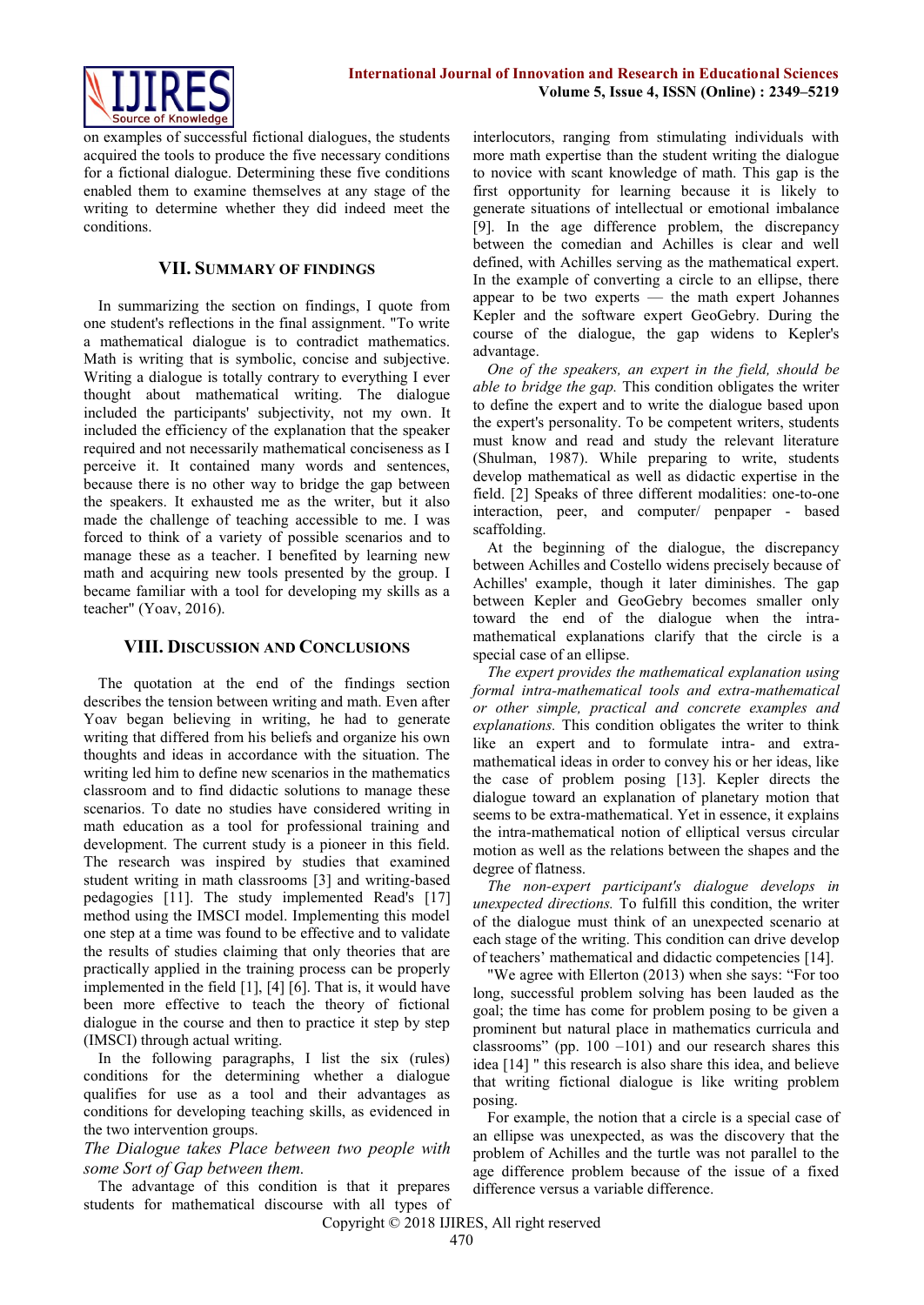

*The two participants express their perceptions of the mathematical topic being discussed.* To meet this condition, the writer of the dialogue must recognize and understand a variety of approaches in the field [7] and must maintain balance between the two speakers. Each believes his ideas are rational and coherent until confronted with another idea that changes the direction of his thinking. Costello coherently expresses the notion that the girl will grow up and pass him up, and Kepler rationally conveys the notion that the relations between a circle and an ellipse resemble planetary motion.

*Through the dialogue, the gap between the speakers becomes smaller in that all the relevant mathematical nuances in the field find expression in the dialogue***.** This condition is essential for the dialogue to reach an optimal conclusion. Understanding and relating to the mathematical nuances is critical [23]. In class, teachers can sometimes generate agreement based upon their authority. In a dialogue, it is not possible to generate this type of agreement. Rather, the writer must make sure that the speakers do indeed arrive at mutual understanding of the topic under discussion. The two sample dialogues both end after all the questions, considerations and surprises have been settled.

"Education policy should aim to promote instructional methods that are easy for teachers to implement and have demonstrable, positive impact on student learning" [24], the current study applies that.

The current study includes several innovations. One is its definition and formulation of rules to determine whether a "fictional dialogue" qualifies as a training tool to promote spoken or written argumentative mathematical discourse. Another is its "validation" as a tool that achieves its objective and challenges veteran teachers as well to implement it in promoting and developing teachers' mathematical discourse to manage unexpected situations in the math classroom. A third innovation is that the study considers writing to be a tool for organizing knowledge and thoughts that encourages individual and group interaction in mathematical argumentation.

#### **ACKNOWLEDGMENT**

This research was supported in partly by the Research Authority at the Oranim Academic College of Education

#### **REFERENCE**

- [1] Anderson, L., & Stillman, J. (2013). Student teaching's contribution to preservice teacher development: A review of research focused on the preparation of teachers for urban and high needs contexts. Review of Educational Research, 83(1), 3-69. doi : 10.3102/0034654312468619.
- [2] Belland, B.R. (2014). Scaffolding: Definition, current debates, and future directions. In J.M. Spector, et al. (Eds.), Handbook of research on educational communications and technology. New York: Springer.
- [3] Bostiga, S.E.. Cantin, M.L. Fontana, C. Casa, T. (2016). Moving Math in the Write Direction. *Teaching Children Mathematics*, Vol. 22, No. 9, May 2016.
- [4] Braten, I., Ferguson, L.E. (2015). Beliefs about sources of knowledge predict motivation for learning in teacher education. *Teaching and Teacher Education 50 (2015) 13-23.*
- [5] Chen, F. (2010). Differential Language Influence on Math Achievement. Ph.D. Dissertation, the University of North Carolina at Greensboro. Retrieved from: [http://libres.uncg.edu/ir/](http://libres.uncg.edu/ir/%20uncg/f/Chen_uncg_0154D_10511.pdf)  [uncg/f/Chen\\_uncg\\_0154D\\_10511.pdf](http://libres.uncg.edu/ir/%20uncg/f/Chen_uncg_0154D_10511.pdf)
- [6] Cheng, M.M.H., Tang, S.Y.F., & Cheng, A.Y.N. (2012). Practicalising theoretical knowledge in student teachers' professional learning in initial teacher education, *Teaching and Teacher Education, 28, 781-790.*
- [7] Gomez Zwiep, S. & Benken, B.M. (2013). Exploring teachers' knowledge and perceptions across mathematics and science through content-rich learning experiences in a professional development setting. *International Journal of Science and Mathematics Education, 11, 299–324.*
- [8] Griffin, S.M., & Beatty, R.J. (2010). Storying the terroir of collaborative writing: like wine and food, a unique pairing of mentoring skills, Mentoring & Tutoring*: Partnership in Learning, 18(2), 177-197.*
- [9] Harel, G., & Koichu, B. (2010). An operational definition of learning. *Journal of Mathematical behavior, 29, 115–124.*
- [10] Ivars, P., Fernandez-Verdu, C., Llinares, S., & Choy, B.H. (2018). Enhancing Noticing: Using a Hypothetical Learning Trajectory to Improve Pre-service Primary Teachers Professional Discourse.
- [11] Korkko, Minna; Kyro-Ammala, Outi; Turunen, Tuija. (2016) Professional development through reflection in teacher education" *Teaching & Teacher Education, Apr 2016, Vol. 55, p198-206.*
- [12] Lowry, P.B., Curtis, A., & Lowry, M.R. (2004). Building a taxonomy and nomenclature of collaborative writing to improve research and practice, *Journal of Business Communication, 41(1), 66-69.*
- [13] Malaspina, U., Gaita, R., Font, V., & Flores, J. (2012) Elements to stimulate and develop the problem posing competence of pre service and in service primary teachers*. In Pre proceedings of the 12th International Congress on Mathematical Education (ICME-12) (pp. 2964–2973). Seoul, Korea: ICMI*
- [14] Malaspina, U., Mallart, A., Font, V., & Flores, J. (2016) Development of Teachers' Mathematical and Didactic Competencies By Means of Problem Posing. CERME ˇ 9 - Ninth Congress of the European Society for Research in Mathematics Education, Feb 2015, Prague, Czech Republic. *pp. 2861 - 2866, Proceedings of the Ninth Congress of the European Society for Research in Mathematics Education*.
- [15] Nail, A., Townsend, J.S., (2010). Reflection through discomfort: what resistance reveals when communication technologies mediate authentic writing mentorship, *Contemporary Issues in Technology and Teacher Education, 10(4), 366-382.*
- [16] Ovadiya, T. (2015). The math-class student: what does he learn? Bimat diun, Mofet Institute issue 55.
- [17] Read, S. (2010). A Model for Scaffolding Writing Instruction: IMSCI", *Reading Teacher, Vol. 64 Issue 1, p47-52, 6p.*
- [18] Schoenfeld, A.H. (2008). On modeling teachers' in-the-moment decision-making. In A. H. Schoenfeld (Ed.), A study of teaching: Multiple lenses, multiple views (pp. 45–96). Reston, VA: National Council of Teachers of Mathematics.
- [19] Schoenfeld, A.H. (2011). How we think. New York, NY: Routledge.
- [20] Sfard, A. (2008b). Thinking as communicating: Human development, the growth of discourses, and mathematizing. Cambridge University Press.
- [21] Sfard, A. (2008a). Thinking as communicating. New York: Cambridge University Press.
- [22] Simon, M.A., (2018). Towards an integrated theory of mathematics conceptual learning and instructional design: The Learning through Activity theoretical framework. Journal of Mathematical Behavior, https://doi.org/10.1016/ Mathematical Behavior, https://doi.org/10.1016/ [j.jmathb.2018.04.002.](https://doi.org/10.1016/%20j.jmathb.2018.04.002)
- [23] Star, J. R., Rittle Johnson, B., and Durkin, K. (2016) Comparison and Explanation of Multiple Strategies: One Example of a Small Step Forward for Improving Mathematics Education. *Policy Insights from the Behavioral and Brain Sciences*. DOI: 10.1177/2372732216655543 bbs.sagepub.com.
- [24] Star, J.R. (2016). Improve math teaching with incremental improvements. [http://www.kappancommoncore.org/improve](http://www.kappancommoncore.org/improve-math-teaching-with-incremental-improvements)[math-teaching-with-incremental-improvements.](http://www.kappancommoncore.org/improve-math-teaching-with-incremental-improvements)